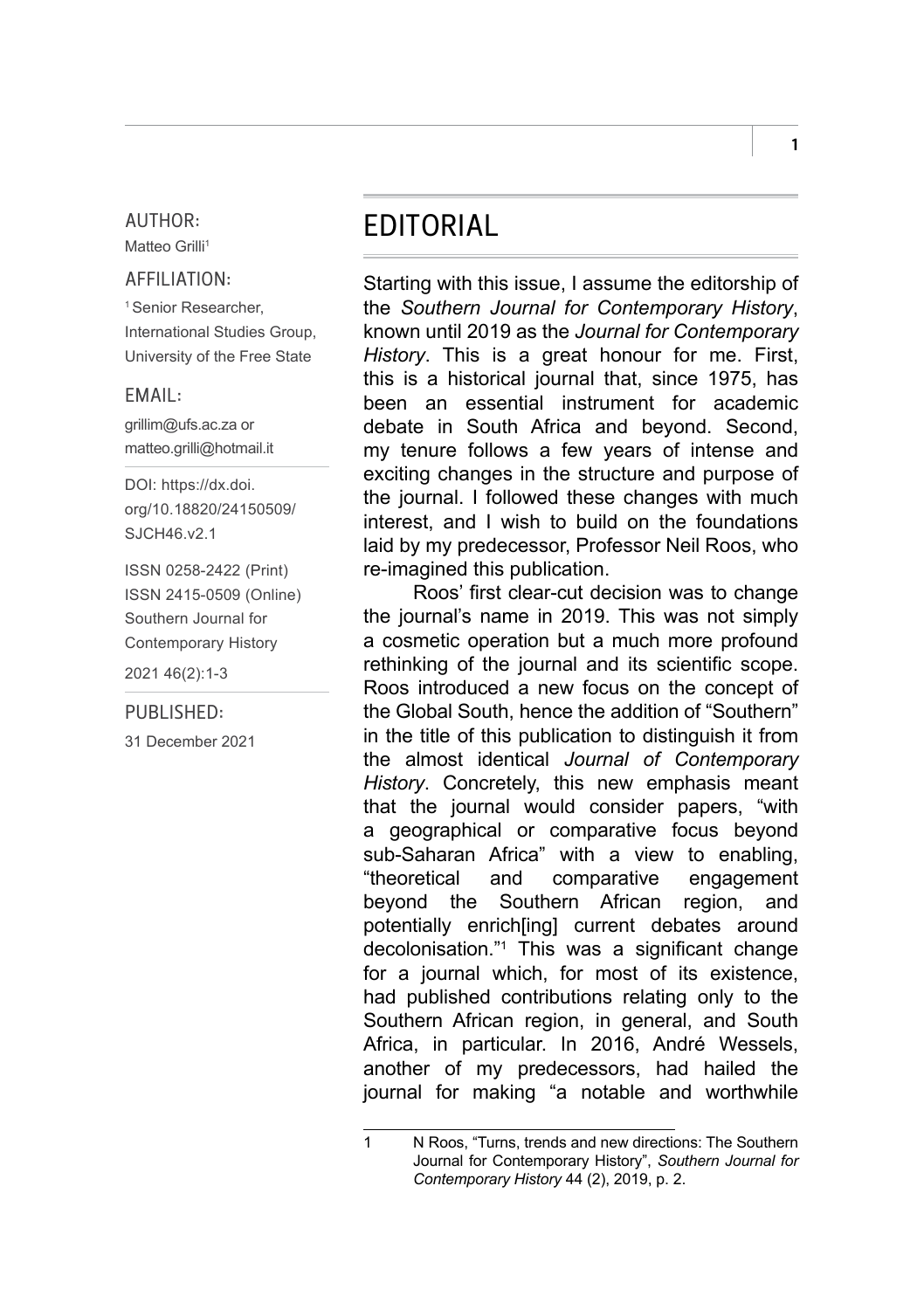contribution to the historical discourse in South Africa". Wessels, however, did not shy away from recognising that the *Journal of Contemporary History*  had, for the most part, remained a, "national academic journal", which, in the future, would need to attract more articles from, "academics (and others) working at other African and overseas universities"2 If the process of opening up the journal to a broader geographical and theoretical scope had begun under Wessels' editorship and then continued under his successor, Pieter Duvenage, it was only with Roos that this process came to fruition.

During my tenure, I wish to continue along the route undertaken by Roos and incorporate the theoretical and geographical framework of the Global South in the journal's scope. This said, some clarification is necessary. We at the journal seek primarily contributions pertaining to the African continent, and the journal's focus will remain on contemporary African history. However, we also encourage submissions of papers that address theoretical debates relating to the Global South as a whole and others that examine the relationship between Africa and different geographical areas outside the continent. During my mandate as Editor-in-Chief, I also want to promote the submission of papers relating to networks, connections, and "circulations" of people and ideas within Africa, across narrow confines of national or regional boundaries, and those connecting the continent with the rest of the world. I see this journal as the perfect stage to discuss issues related to World History, Global History, International History and Africa's positioning within these frameworks.

My ambition is for the journal to become increasingly relevant internationally. This means attracting more authors from countries outside the Southern African region - which historically have made up most authors since 1975 - and having an ever-growing international readership. The journal will not abandon the focus on Southern Africa in general and South Africa in particular. Instead, they will be considered alongside other areas of the continent.

Roos' second significant change for the journal was its general re-focusing on the discipline of history. Before Roos' tenure, the journal had seen the term "contemporary history" being interpreted in the, "broadest sense of the word".<sup>3</sup> This meant that any discipline which had a relationship with the "contemporary" would be welcome, including articles of political science (which made up about 34 per cent of all articles published between 1975 and 2016),4 international relations, economics, law, and anthropology. Roos did

<sup>2</sup> A Wessels, "40: The Journal for Contemporary History, 1975 To 2015", *Journal for Contemporary History* 41 (2), 2016, p. 18.

<sup>3</sup> Wessels, "40: The Journal for Contemporary History", p. 13.<br>4 Wessels, "40: The Journal for Contemporary History", p. 13.

Wessels, "40: The Journal for Contemporary History", p. 13.